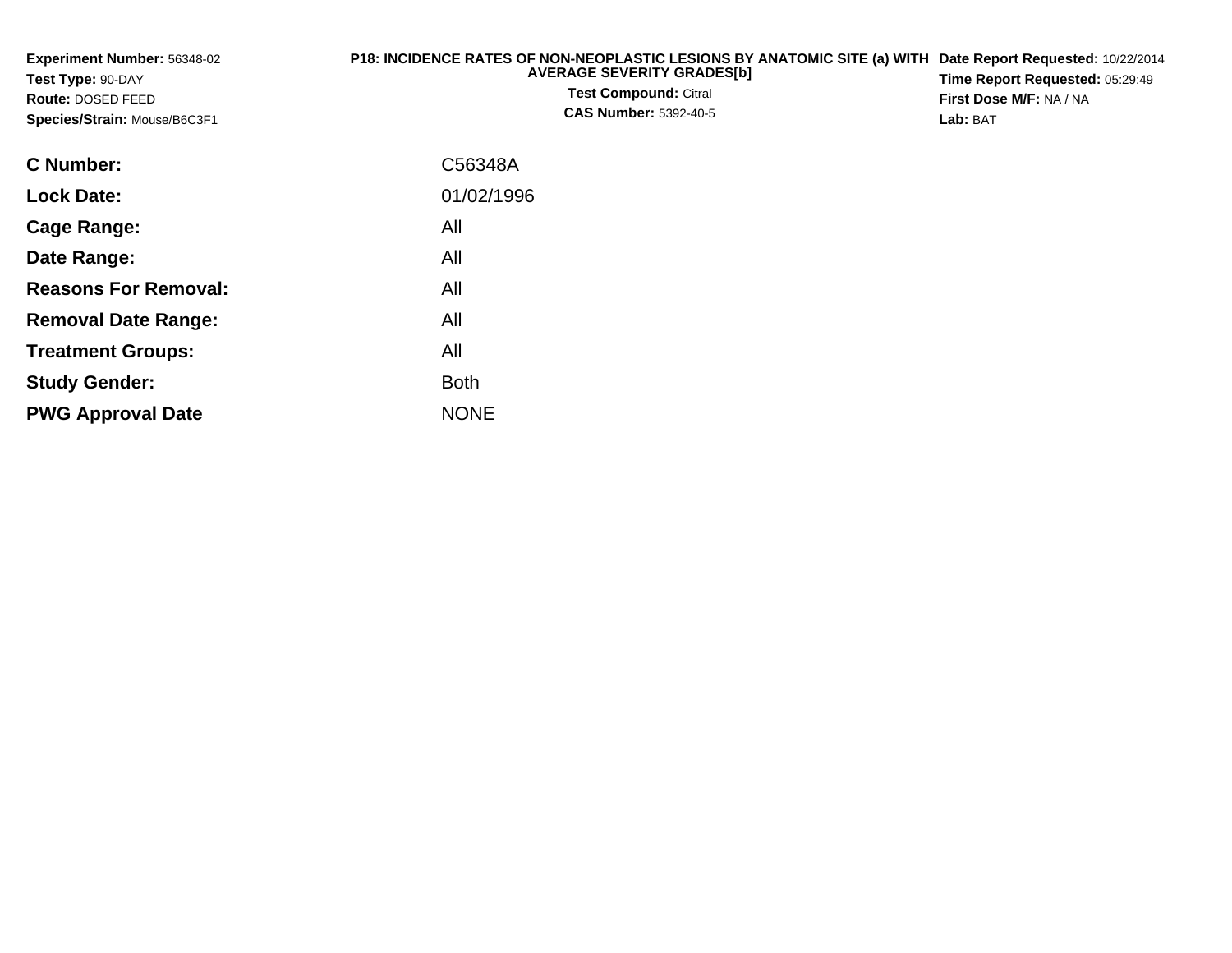| Experiment Number: 56348-02             | P18: INCIDENCE RATES OF NON-NEOPLASTIC LESIONS BY ANATOMIC SITE (a) WITH Date Report Requested: 10/22/2014<br><b>AVERAGE SEVERITY GRADES[b]</b> |                        |                              |                 | Time Report Requested: 05:29:49 |           |
|-----------------------------------------|-------------------------------------------------------------------------------------------------------------------------------------------------|------------------------|------------------------------|-----------------|---------------------------------|-----------|
| Test Type: 90-DAY                       |                                                                                                                                                 |                        | Test Compound: Citral        |                 | First Dose M/F: NA / NA         |           |
| Route: DOSED FEED                       |                                                                                                                                                 |                        | <b>CAS Number: 5392-40-5</b> |                 |                                 |           |
| Species/Strain: Mouse/B6C3F1            |                                                                                                                                                 |                        | Lab: BAT                     |                 |                                 |           |
| <b>B6C3F1 Mouse MALE</b>                | <b>UNTREAT</b><br><b>CONTROL</b>                                                                                                                | <b>VEHICLE CONTROL</b> | 3900 PPM                     | <b>7800 PPM</b> | 15600 PPM                       | 31300 PPM |
| <b>Disposition Summary</b>              |                                                                                                                                                 |                        |                              |                 |                                 |           |
| <b>Animals Initially In Study</b>       | 10                                                                                                                                              | 10                     | 10                           | 10              | 10                              | 10        |
| <b>Early Deaths</b>                     |                                                                                                                                                 |                        |                              |                 |                                 |           |
| <b>Moribund Sacrifice</b>               |                                                                                                                                                 |                        |                              |                 |                                 | 4         |
| <b>Survivors</b>                        |                                                                                                                                                 |                        |                              |                 |                                 |           |
| <b>Terminal Sacrifice</b>               | 10                                                                                                                                              | 10                     | 10                           | 10              | 10                              | 6         |
| <b>Animals Examined Microscopically</b> | 10                                                                                                                                              | 10                     |                              |                 | 10                              | 10        |
| <b>ALIMENTARY SYSTEM</b>                |                                                                                                                                                 |                        |                              |                 |                                 |           |
| Esophagus                               | (10)                                                                                                                                            | (10)                   | (0)                          | (0)             | (0)                             | (10)      |
| Gallbladder                             | (9)                                                                                                                                             | (8)                    | (0)                          | (0)             | (0)                             | (10)      |
| Intestine Large, Cecum                  | (10)                                                                                                                                            | (10)                   | (0)                          | (0)             | (0)                             | (10)      |
| Intestine Large, Colon                  | (10)                                                                                                                                            | (10)                   | (0)                          | (0)             | (0)                             | (10)      |
| Intestine Large, Rectum                 | (10)                                                                                                                                            | (10)                   | (0)                          | (0)             | (0)                             | (10)      |
| Intestine Small, Duodenum               | (10)                                                                                                                                            | (10)                   | (0)                          | (0)             | (0)                             | (10)      |
| Intestine Small, Ileum                  | (10)                                                                                                                                            | (10)                   | (0)                          | (0)             | (0)                             | (9)       |
| Intestine Small, Jejunum                | (10)                                                                                                                                            | (10)                   | (0)                          | (0)             | (0)                             | (10)      |
| Liver                                   | (10)                                                                                                                                            | (10)                   | (0)                          | (0)             | (0)                             | (10)      |
| Pancreas                                | (10)                                                                                                                                            | (10)                   | (0)                          | (0)             | (0)                             | (10)      |
| Salivary Glands                         | (10)                                                                                                                                            | (10)                   | (0)                          | (0)             | (0)                             | (10)      |
| Stomach, Forestomach                    | (10)                                                                                                                                            | (10)                   | (0)                          | (0)             | (10)                            | (10)      |
| Stomach, Glandular                      | (10)                                                                                                                                            | (10)                   | (0)                          | (0)             | (0)                             | (10)      |
| CARDIOVASCULAR SYSTEM                   |                                                                                                                                                 |                        |                              |                 |                                 |           |
| <b>Blood Vessel</b>                     | (10)                                                                                                                                            | (10)                   | (0)                          | (0)             | (0)                             | (10)      |
| Heart                                   | (10)                                                                                                                                            | (10)                   | (0)                          | (0)             | (0)                             | (10)      |
| <b>ENDOCRINE SYSTEM</b>                 |                                                                                                                                                 |                        |                              |                 |                                 |           |
| <b>Adrenal Cortex</b>                   | (10)                                                                                                                                            | (10)                   | (0)                          | (0)             | (0)                             | (10)      |
| Adrenal Medulla                         | (10)                                                                                                                                            | (10)                   | (0)                          | (0)             | (0)                             | (10)      |

a - Number of animals examined microscopically at site and number of animals with lesion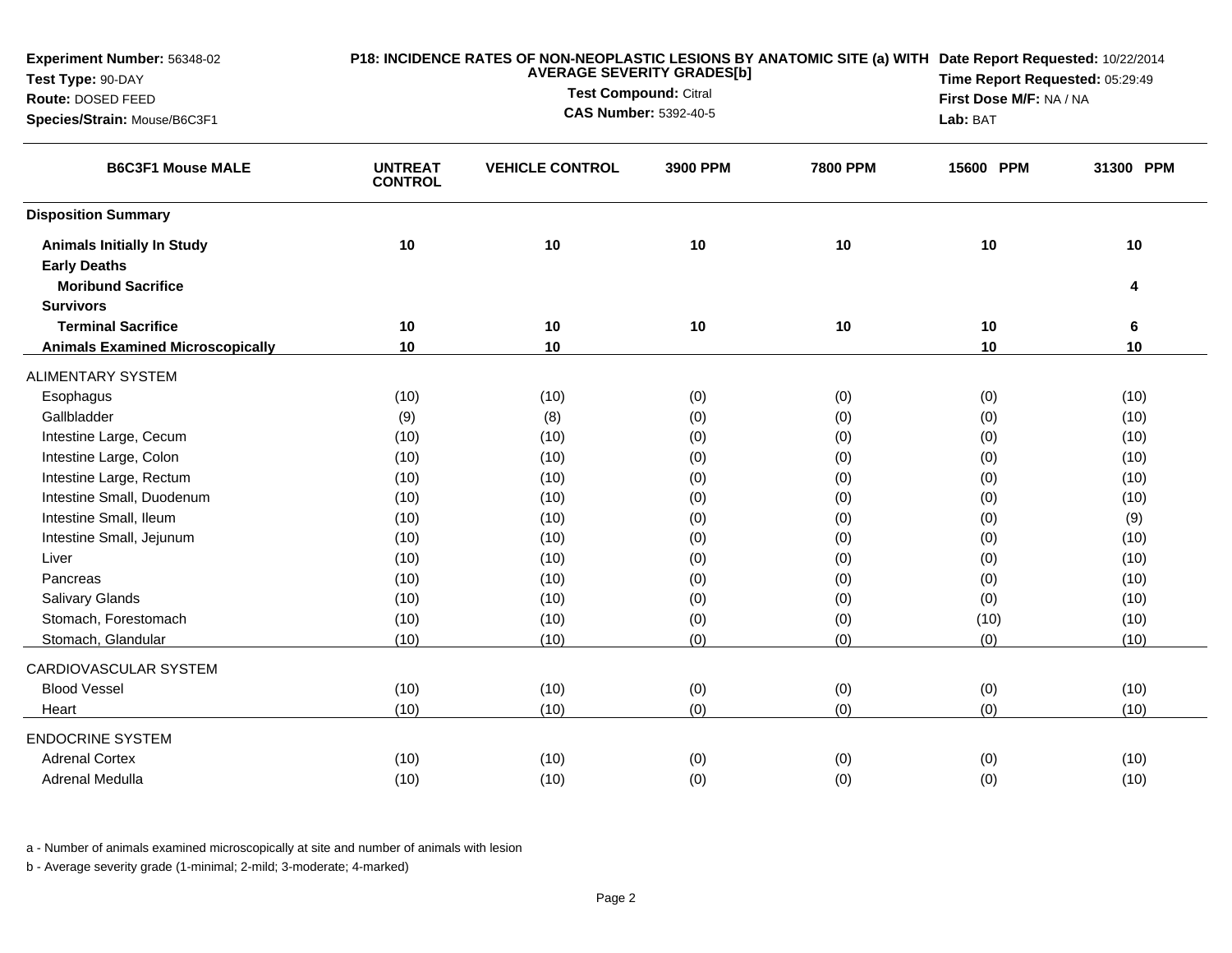| Experiment Number: 56348-02<br>Test Type: 90-DAY<br>Route: DOSED FEED<br>Species/Strain: Mouse/B6C3F1 | P18: INCIDENCE RATES OF NON-NEOPLASTIC LESIONS BY ANATOMIC SITE (a) WITH Date Report Requested: 10/22/2014<br><b>AVERAGE SEVERITY GRADES[b]</b><br>Test Compound: Citral<br><b>CAS Number: 5392-40-5</b> |                        |          |                 | Time Report Requested: 05:29:49<br>First Dose M/F: NA / NA<br>Lab: BAT |           |
|-------------------------------------------------------------------------------------------------------|----------------------------------------------------------------------------------------------------------------------------------------------------------------------------------------------------------|------------------------|----------|-----------------|------------------------------------------------------------------------|-----------|
| <b>B6C3F1 Mouse MALE</b>                                                                              | <b>UNTREAT</b><br><b>CONTROL</b>                                                                                                                                                                         | <b>VEHICLE CONTROL</b> | 3900 PPM | <b>7800 PPM</b> | 15600 PPM                                                              | 31300 PPM |
| Islets, Pancreatic                                                                                    | (10)                                                                                                                                                                                                     | (10)                   | (0)      | (0)             | (0)                                                                    | (10)      |
| Parathyroid Gland                                                                                     | (7)                                                                                                                                                                                                      | (8)                    | (0)      | (0)             | (0)                                                                    | (6)       |
| <b>Pituitary Gland</b>                                                                                | (10)                                                                                                                                                                                                     | (10)                   | (0)      | (0)             | (0)                                                                    | (9)       |
| <b>Thyroid Gland</b>                                                                                  | (10)                                                                                                                                                                                                     | (10)                   | (0)      | (0)             | (0)                                                                    | (10)      |
| <b>GENERAL BODY SYSTEM</b><br>None                                                                    |                                                                                                                                                                                                          |                        |          |                 |                                                                        |           |
| <b>GENITAL SYSTEM</b>                                                                                 |                                                                                                                                                                                                          |                        |          |                 |                                                                        |           |
| Epididymis                                                                                            | (10)                                                                                                                                                                                                     | (10)                   | (0)      | (0)             | (0)                                                                    | (10)      |
| <b>Preputial Gland</b>                                                                                | (10)                                                                                                                                                                                                     | (10)                   | (0)      | (0)             | (0)                                                                    | (10)      |
| Prostate                                                                                              | (10)                                                                                                                                                                                                     | (10)                   | (0)      | (0)             | (0)                                                                    | (10)      |
| Seminal Vesicle                                                                                       | (10)                                                                                                                                                                                                     | (10)                   | (0)      | (0)             | (0)                                                                    | (10)      |
| <b>Testes</b>                                                                                         | (10)                                                                                                                                                                                                     | (10)                   | (0)      | (0)             | (0)                                                                    | (10)      |
| <b>HEMATOPOIETIC SYSTEM</b>                                                                           |                                                                                                                                                                                                          |                        |          |                 |                                                                        |           |
| <b>Bone Marrow</b>                                                                                    | (10)                                                                                                                                                                                                     | (10)                   | (0)      | (0)             | (0)                                                                    | (10)      |
| Lymph Node, Mandibular                                                                                | (10)                                                                                                                                                                                                     | (10)                   | (0)      | (0)             | (0)                                                                    | (10)      |
| Lymph Node, Mesenteric                                                                                | (10)                                                                                                                                                                                                     | (9)                    | (0)      | (0)             | (0)                                                                    | (10)      |
| Spleen                                                                                                | (10)                                                                                                                                                                                                     | (10)                   | (0)      | (0)             | (0)                                                                    | (10)      |
| Thymus                                                                                                | (10)                                                                                                                                                                                                     | (10)                   | (0)      | (0)             | (0)                                                                    | (8)       |
| Atrophy                                                                                               |                                                                                                                                                                                                          |                        |          |                 |                                                                        | 2[3.0]    |
| <b>INTEGUMENTARY SYSTEM</b>                                                                           |                                                                                                                                                                                                          |                        |          |                 |                                                                        |           |
| <b>Mammary Gland</b>                                                                                  | (0)                                                                                                                                                                                                      | (0)                    | (0)      | (0)             | (0)                                                                    | (2)       |
| Skin                                                                                                  | (10)                                                                                                                                                                                                     | (10)                   | (0)      | (0)             | (0)                                                                    | (10)      |
| MUSCULOSKELETAL SYSTEM<br><b>Bone</b>                                                                 | (10)                                                                                                                                                                                                     | (10)                   | (0)      | (0)             | (0)                                                                    | (10)      |
|                                                                                                       |                                                                                                                                                                                                          |                        |          |                 |                                                                        |           |
| NERVOUS SYSTEM                                                                                        |                                                                                                                                                                                                          |                        |          |                 |                                                                        |           |
| <b>Brain</b>                                                                                          | (10)                                                                                                                                                                                                     | (10)                   | (0)      | (0)             | (0)                                                                    | (10)      |

a - Number of animals examined microscopically at site and number of animals with lesion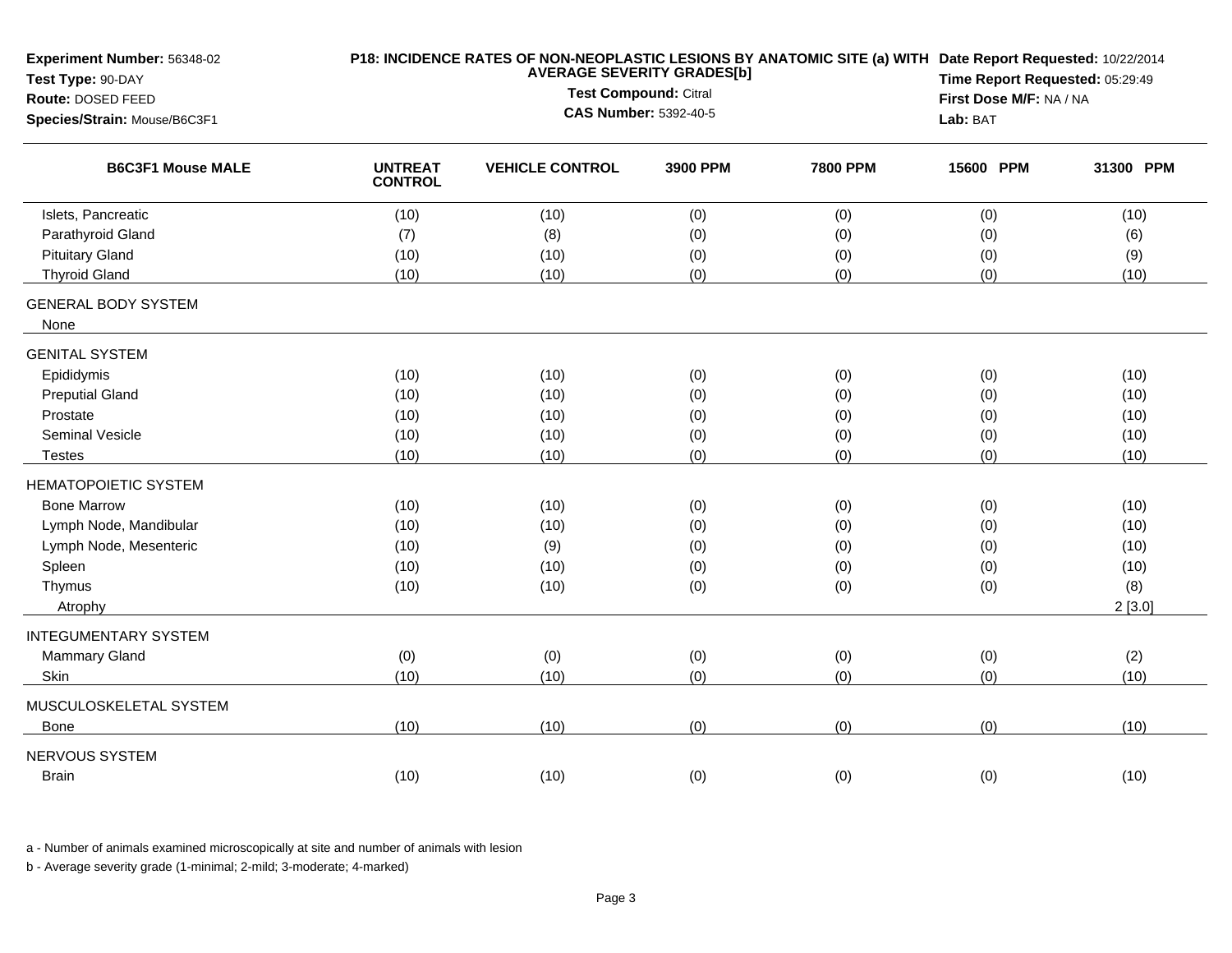| Experiment Number: 56348-02<br>Test Type: 90-DAY<br>Route: DOSED FEED<br>Species/Strain: Mouse/B6C3F1 |                                  | P18: INCIDENCE RATES OF NON-NEOPLASTIC LESIONS BY ANATOMIC SITE (a) WITH<br><b>AVERAGE SEVERITY GRADES[b]</b><br>Test Compound: Citral<br><b>CAS Number: 5392-40-5</b> | Date Report Requested: 10/22/2014<br>Time Report Requested: 05:29:49<br>First Dose M/F: NA / NA<br>Lab: BAT |                 |           |           |
|-------------------------------------------------------------------------------------------------------|----------------------------------|------------------------------------------------------------------------------------------------------------------------------------------------------------------------|-------------------------------------------------------------------------------------------------------------|-----------------|-----------|-----------|
| <b>B6C3F1 Mouse MALE</b>                                                                              | <b>UNTREAT</b><br><b>CONTROL</b> | <b>VEHICLE CONTROL</b>                                                                                                                                                 | 3900 PPM                                                                                                    | <b>7800 PPM</b> | 15600 PPM | 31300 PPM |
| <b>RESPIRATORY SYSTEM</b>                                                                             |                                  |                                                                                                                                                                        |                                                                                                             |                 |           |           |
| Lung                                                                                                  | (10)                             | (10)                                                                                                                                                                   | (0)                                                                                                         | (0)             | (0)       | (10)      |
| Nose                                                                                                  | (10)                             | (10)                                                                                                                                                                   | (0)                                                                                                         | (0)             | (0)       | (10)      |
| Trachea                                                                                               | (10)                             | (10)                                                                                                                                                                   | (0)                                                                                                         | (0)             | (0)       | (10)      |
| SPECIAL SENSES SYSTEM                                                                                 |                                  |                                                                                                                                                                        |                                                                                                             |                 |           |           |
| None                                                                                                  |                                  |                                                                                                                                                                        |                                                                                                             |                 |           |           |
| URINARY SYSTEM                                                                                        |                                  |                                                                                                                                                                        |                                                                                                             |                 |           |           |
| Kidney                                                                                                | (10)                             | (10)                                                                                                                                                                   | (0)                                                                                                         | (0)             | (0)       | (10)      |
| <b>Urinary Bladder</b>                                                                                | (10)                             | (10)                                                                                                                                                                   | (0)                                                                                                         | (0)             | (0)       | (9)       |

\*\*\*END OF MALE DATA\*\*\*

a - Number of animals examined microscopically at site and number of animals with lesion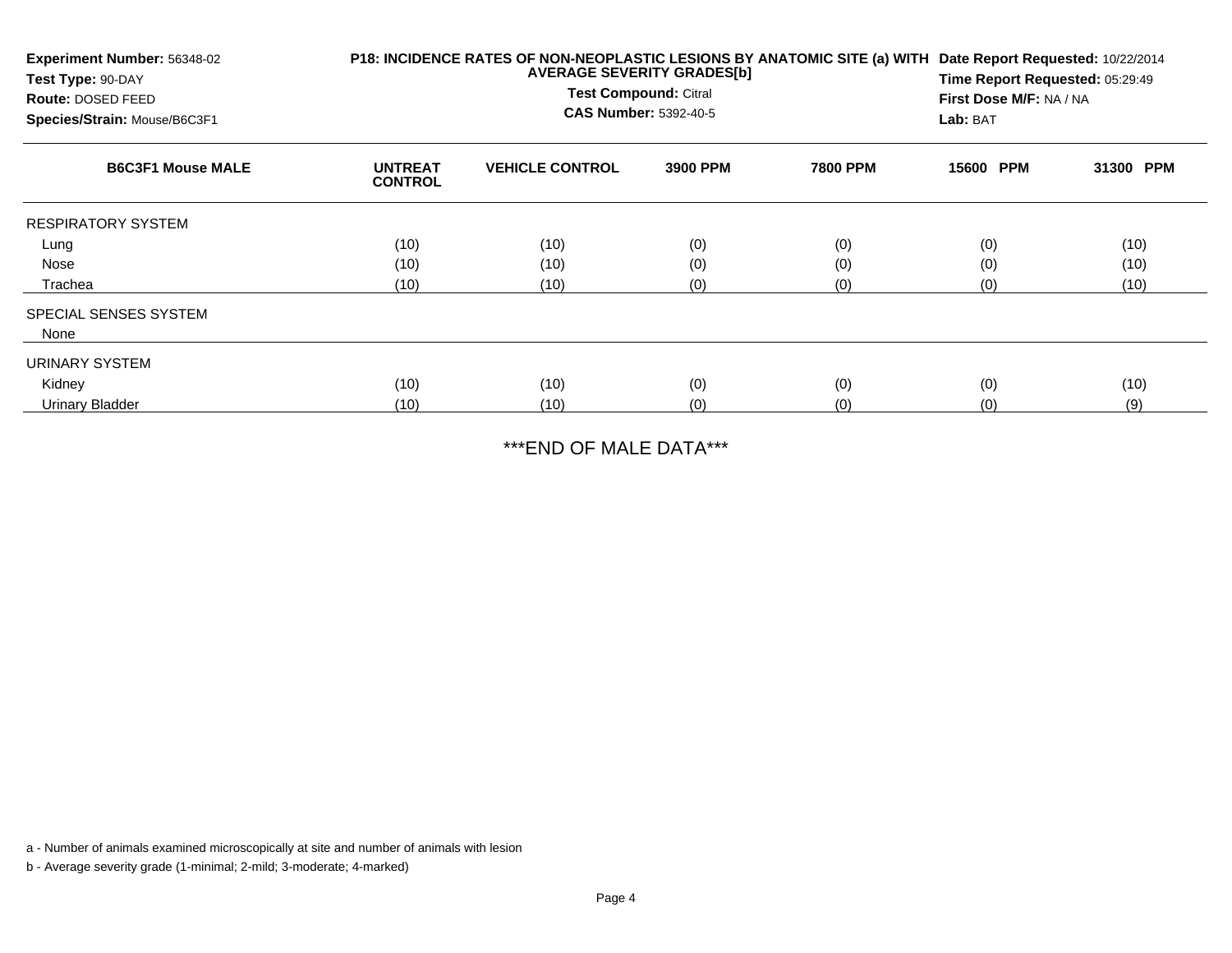| Experiment Number: 56348-02             |                                  | <b>AVERAGE SEVERITY GRADES[b]</b> |                                 |                 |                         | P18: INCIDENCE RATES OF NON-NEOPLASTIC LESIONS BY ANATOMIC SITE (a) WITH Date Report Requested: 10/22/2014 |  |  |
|-----------------------------------------|----------------------------------|-----------------------------------|---------------------------------|-----------------|-------------------------|------------------------------------------------------------------------------------------------------------|--|--|
| Test Type: 90-DAY                       |                                  | <b>Test Compound: Citral</b>      | Time Report Requested: 05:29:49 |                 |                         |                                                                                                            |  |  |
| Route: DOSED FEED                       |                                  |                                   | <b>CAS Number: 5392-40-5</b>    |                 | First Dose M/F: NA / NA |                                                                                                            |  |  |
| Species/Strain: Mouse/B6C3F1            |                                  |                                   |                                 |                 | Lab: BAT                |                                                                                                            |  |  |
| <b>B6C3F1 Mouse FEMALE</b>              | <b>UNTREAT</b><br><b>CONTROL</b> | <b>VEHICLE CONTROL</b>            | 3900 PPM                        | <b>7800 PPM</b> | 15600 PPM               | 31300 PPM                                                                                                  |  |  |
| <b>Disposition Summary</b>              |                                  |                                   |                                 |                 |                         |                                                                                                            |  |  |
| <b>Animals Initially In Study</b>       | 10                               | 10                                | 10                              | 10              | 10                      | 10                                                                                                         |  |  |
| <b>Early Deaths</b>                     |                                  |                                   |                                 |                 |                         |                                                                                                            |  |  |
| <b>Survivors</b>                        |                                  |                                   |                                 |                 |                         |                                                                                                            |  |  |
| <b>Terminal Sacrifice</b>               | 10                               | 10                                | 10                              | 10              | 10                      | 10                                                                                                         |  |  |
| <b>Animals Examined Microscopically</b> | 10                               | 10                                |                                 | 10              | 10                      | 10                                                                                                         |  |  |
| <b>ALIMENTARY SYSTEM</b>                |                                  |                                   |                                 |                 |                         |                                                                                                            |  |  |
| Esophagus                               | (10)                             | (10)                              | (0)                             | (0)             | (0)                     | (9)                                                                                                        |  |  |
| Gallbladder                             | (9)                              | (8)                               | (0)                             | (0)             | (0)                     | (10)                                                                                                       |  |  |
| Intestine Large, Cecum                  | (10)                             | (10)                              | (0)                             | (0)             | (0)                     | (10)                                                                                                       |  |  |
| Intestine Large, Colon                  | (10)                             | (10)                              | (0)                             | (0)             | (0)                     | (10)                                                                                                       |  |  |
| Intestine Large, Rectum                 | (10)                             | (10)                              | (0)                             | (0)             | (0)                     | (10)                                                                                                       |  |  |
| Intestine Small, Duodenum               | (10)                             | (10)                              | (0)                             | (0)             | (0)                     | (10)                                                                                                       |  |  |
| Intestine Small, Ileum                  | (10)                             | (10)                              | (0)                             | (0)             | (0)                     | (10)                                                                                                       |  |  |
| Intestine Small, Jejunum                | (10)                             | (10)                              | (0)                             | (0)             | (0)                     | (10)                                                                                                       |  |  |
| Liver                                   | (10)                             | (10)                              | (0)                             | (0)             | (0)                     | (10)                                                                                                       |  |  |
| Vacuolization Cytoplasmic               |                                  |                                   |                                 |                 |                         | 1[1.0]                                                                                                     |  |  |
| Pancreas                                | (10)                             | (10)                              | (0)                             | (0)             | (0)                     | (10)                                                                                                       |  |  |
| <b>Salivary Glands</b>                  | (10)                             | (10)                              | (0)                             | (0)             | (0)                     | (10)                                                                                                       |  |  |
| Stomach, Forestomach                    | (10)                             | (10)                              | (0)                             | (10)            | (10)                    | (10)                                                                                                       |  |  |
| Epithelium, Hyperplasia                 |                                  |                                   |                                 |                 | 1[1.0]                  |                                                                                                            |  |  |
| Hyperkeratosis                          |                                  |                                   |                                 |                 | 1[1.0]                  |                                                                                                            |  |  |
| Stomach, Glandular                      | (10)                             | (10)                              | (0)                             | (0)             | (0)                     | (10)                                                                                                       |  |  |
| CARDIOVASCULAR SYSTEM                   |                                  |                                   |                                 |                 |                         |                                                                                                            |  |  |
| <b>Blood Vessel</b>                     | (10)                             | (10)                              | (0)                             | (0)             | (0)                     | (10)                                                                                                       |  |  |
| Heart                                   | (10)                             | (10)                              | (0)                             | (0)             | (0)                     | (10)                                                                                                       |  |  |

ENDOCRINE SYSTEM

a - Number of animals examined microscopically at site and number of animals with lesion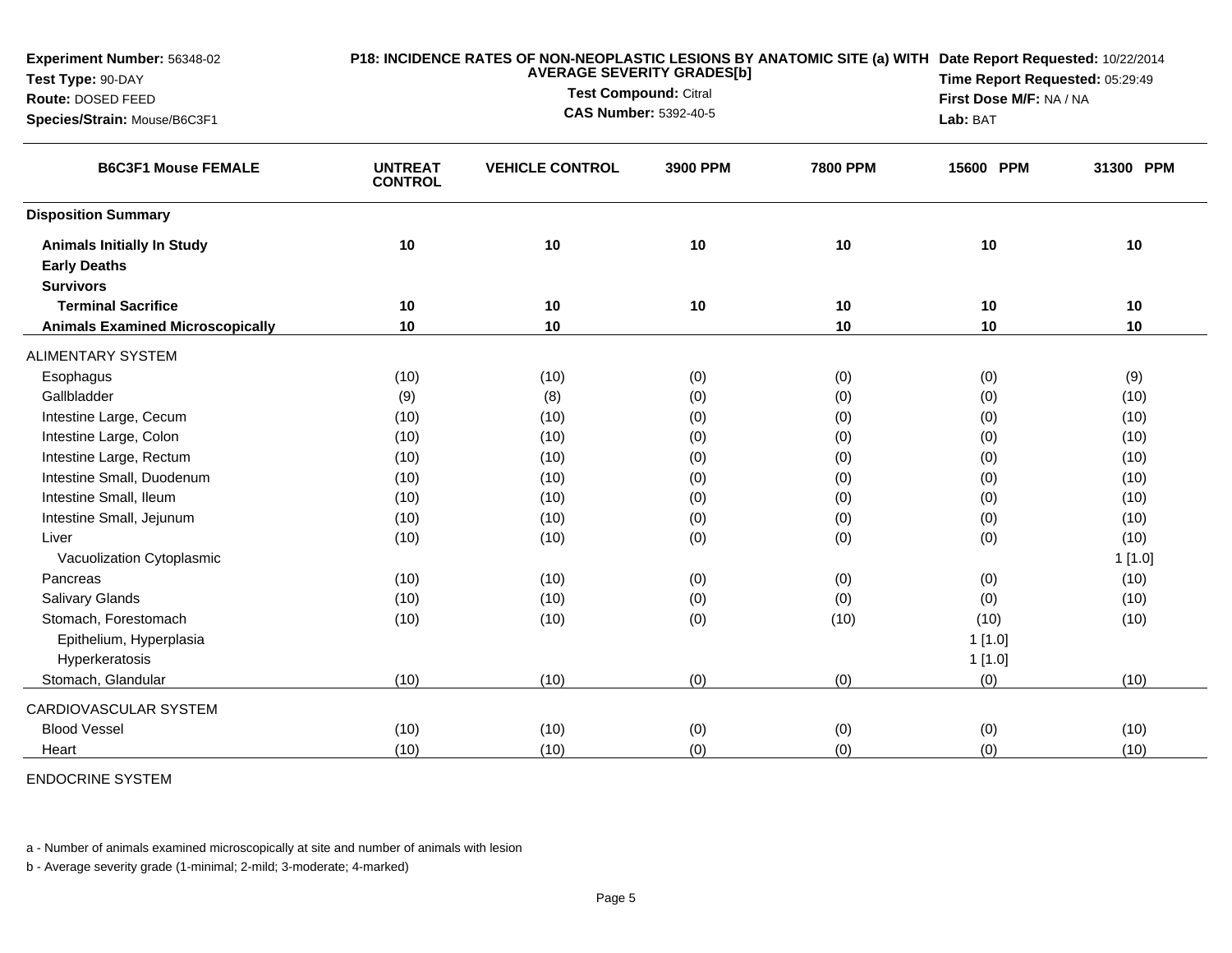| Experiment Number: 56348-02<br>Test Type: 90-DAY<br>Route: DOSED FEED<br>Species/Strain: Mouse/B6C3F1 | P18: INCIDENCE RATES OF NON-NEOPLASTIC LESIONS BY ANATOMIC SITE (a) WITH Date Report Requested: 10/22/2014<br><b>AVERAGE SEVERITY GRADES[b]</b><br><b>Test Compound: Citral</b><br><b>CAS Number: 5392-40-5</b> |                        |          |                 | Time Report Requested: 05:29:49<br>First Dose M/F: NA / NA<br>Lab: BAT |           |
|-------------------------------------------------------------------------------------------------------|-----------------------------------------------------------------------------------------------------------------------------------------------------------------------------------------------------------------|------------------------|----------|-----------------|------------------------------------------------------------------------|-----------|
| <b>B6C3F1 Mouse FEMALE</b>                                                                            | <b>UNTREAT</b><br><b>CONTROL</b>                                                                                                                                                                                | <b>VEHICLE CONTROL</b> | 3900 PPM | <b>7800 PPM</b> | 15600 PPM                                                              | 31300 PPM |
| <b>Adrenal Cortex</b>                                                                                 | (10)                                                                                                                                                                                                            | (10)                   | (0)      | (0)             | (0)                                                                    | (10)      |
| Adrenal Medulla                                                                                       | (10)                                                                                                                                                                                                            | (10)                   | (0)      | (0)             | (0)                                                                    | (10)      |
| Islets, Pancreatic                                                                                    | (10)                                                                                                                                                                                                            | (10)                   | (0)      | (0)             | (0)                                                                    | (10)      |
| Parathyroid Gland                                                                                     | (9)                                                                                                                                                                                                             | (6)                    | (0)      | (0)             | (0)                                                                    | (8)       |
| <b>Pituitary Gland</b>                                                                                | (10)                                                                                                                                                                                                            | (10)                   | (0)      | (0)             | (0)                                                                    | (10)      |
| <b>Thyroid Gland</b>                                                                                  | (10)                                                                                                                                                                                                            | (10)                   | (0)      | (0)             | (0)                                                                    | (9)       |
| <b>GENERAL BODY SYSTEM</b><br>None                                                                    |                                                                                                                                                                                                                 |                        |          |                 |                                                                        |           |
| <b>GENITAL SYSTEM</b>                                                                                 |                                                                                                                                                                                                                 |                        |          |                 |                                                                        |           |
| <b>Clitoral Gland</b>                                                                                 | (10)                                                                                                                                                                                                            | (10)                   | (0)      | (0)             | (0)                                                                    | (10)      |
| Ovary                                                                                                 | (10)                                                                                                                                                                                                            | (10)                   | (0)      | (10)            | (10)                                                                   | (10)      |
| Corpus Luteum, Atrophy                                                                                |                                                                                                                                                                                                                 |                        |          |                 | 7[2.6]                                                                 | 10 [3.8]  |
| <b>Uterus</b>                                                                                         | (10)                                                                                                                                                                                                            | (10)                   | (0)      | (0)             | (0)                                                                    | (10)      |
| <b>HEMATOPOIETIC SYSTEM</b>                                                                           |                                                                                                                                                                                                                 |                        |          |                 |                                                                        |           |
| <b>Bone Marrow</b>                                                                                    | (10)                                                                                                                                                                                                            | (10)                   | (0)      | (0)             | (0)                                                                    | (10)      |
| Lymph Node, Mandibular                                                                                | (10)                                                                                                                                                                                                            | (10)                   | (0)      | (0)             | (0)                                                                    | (9)       |
| Lymph Node, Mesenteric                                                                                | (10)                                                                                                                                                                                                            | (10)                   | (0)      | (0)             | (0)                                                                    | (10)      |
| Spleen                                                                                                | (10)                                                                                                                                                                                                            | (10)                   | (0)      | (0)             | (0)                                                                    | (10)      |
| Thymus                                                                                                | (10)                                                                                                                                                                                                            | (10)                   | (0)      | (0)             | (0)                                                                    | (10)      |
| <b>INTEGUMENTARY SYSTEM</b>                                                                           |                                                                                                                                                                                                                 |                        |          |                 |                                                                        |           |
| <b>Mammary Gland</b>                                                                                  | (10)                                                                                                                                                                                                            | (10)                   | (0)      | (0)             | (0)                                                                    | (10)      |
| Skin                                                                                                  | (10)                                                                                                                                                                                                            | (10)                   | (0)      | (0)             | (0)                                                                    | (10)      |
| MUSCULOSKELETAL SYSTEM                                                                                |                                                                                                                                                                                                                 |                        |          |                 |                                                                        |           |
| Bone                                                                                                  | (10)                                                                                                                                                                                                            | (10)                   | (0)      | (0)             | (0)                                                                    | (10)      |
| NERVOUS SYSTEM                                                                                        |                                                                                                                                                                                                                 |                        |          |                 |                                                                        |           |
| <b>Brain</b>                                                                                          | (10)                                                                                                                                                                                                            | (10)                   | (0)      | (0)             | (0)                                                                    | (10)      |
|                                                                                                       |                                                                                                                                                                                                                 |                        |          |                 |                                                                        |           |

a - Number of animals examined microscopically at site and number of animals with lesion